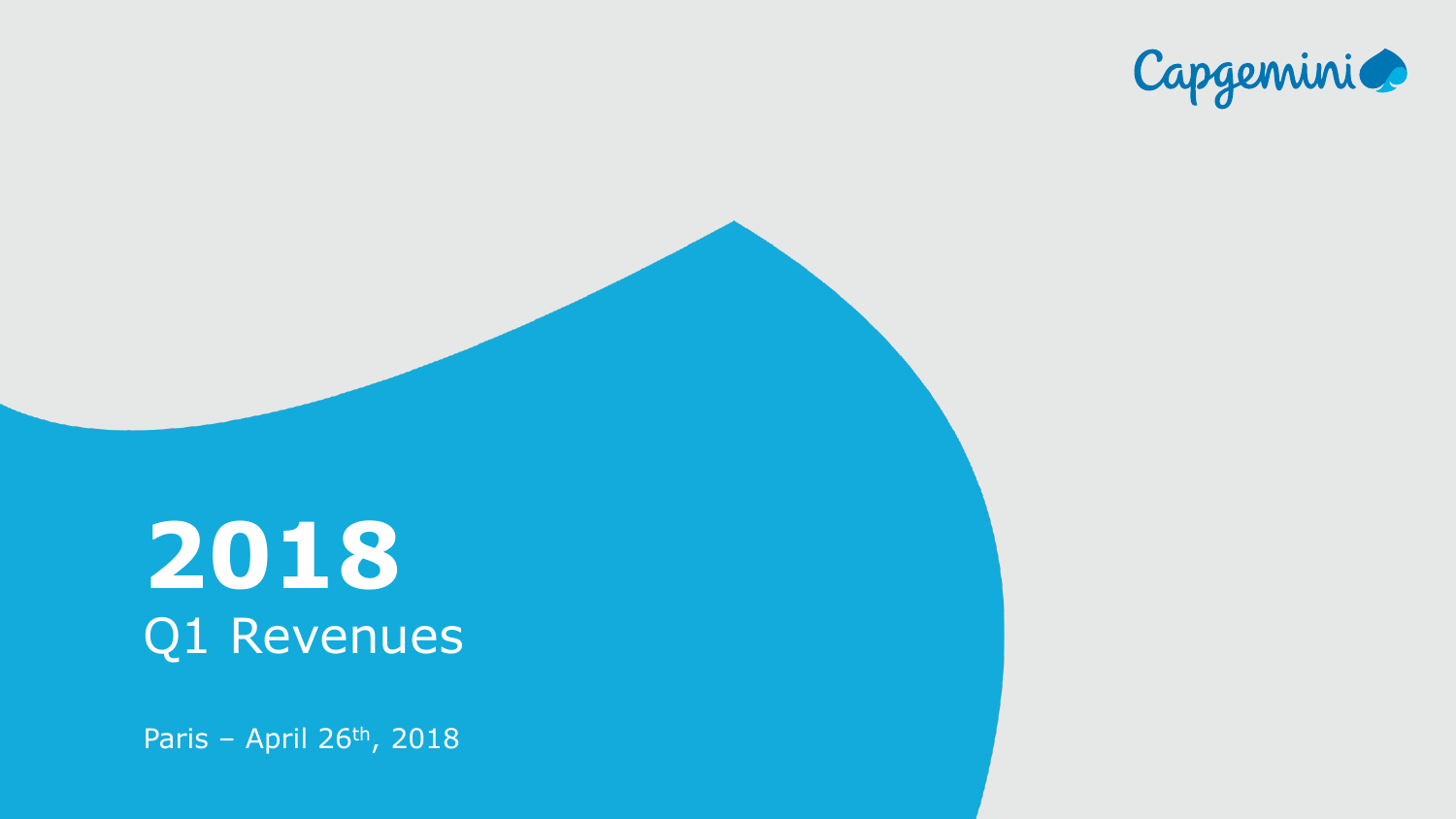### Disclaimer



This presentation may contain forward-looking statements, Such statements may include projections, estimates, assumptions, statements regarding plans, objectives, intentions and/or expectations with respect to future financial results, events, operations and services and product development, as well as statements, regarding future performance or events. Forward-looking statements are generally identified by the words "expects", "anticipates", "believes", "intends", "estimates", "plans", "projects", "may", "would" "should" or the negatives of these terms and similar expressions. Although Capgemini's management currently believes that the expectations reflected in such forward-looking statements are reasonable, investors are cautioned that forwardlooking statements are subject to various risks and uncertainties (including without limitation risks identified in Capgemini's Registration Document available on Capgemini's website), because they relate to future events and depend on future circumstances that may or may not occur and may be different from those anticipated, many of which are difficult to predict and generally beyond the control of Capgemini. Actual results and developments may differ materially from those expressed in, implied by or projected by forward-looking statements. Forward-looking statements are not intended to and do not give any assurances or comfort as to future events or results. Other than as required by applicable law, Capgemini does not undertake any obligation to update or revise any forward-looking statement.

This presentation does not contain or constitute an offer of securities for sale or an invitation or inducement to invest in securities in France, the United States or any other jurisdiction.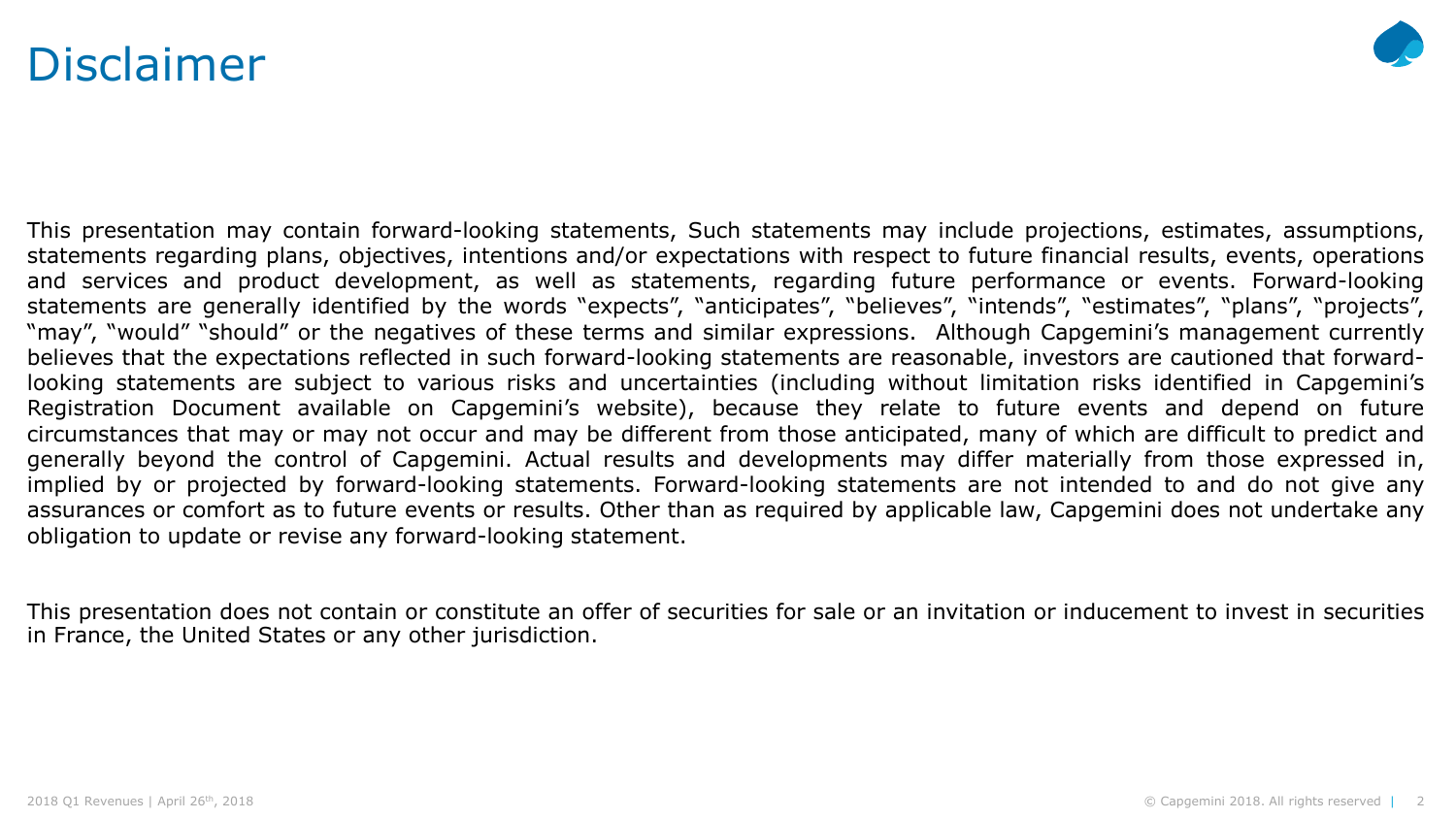### Paul **HERMELIN**

 $2018$  april 26th, 2018  $\mu$  rights reserved.  $\mu$  rights reserved.  $\mu$  and  $\mu$  rights reserved.  $\mu$ 

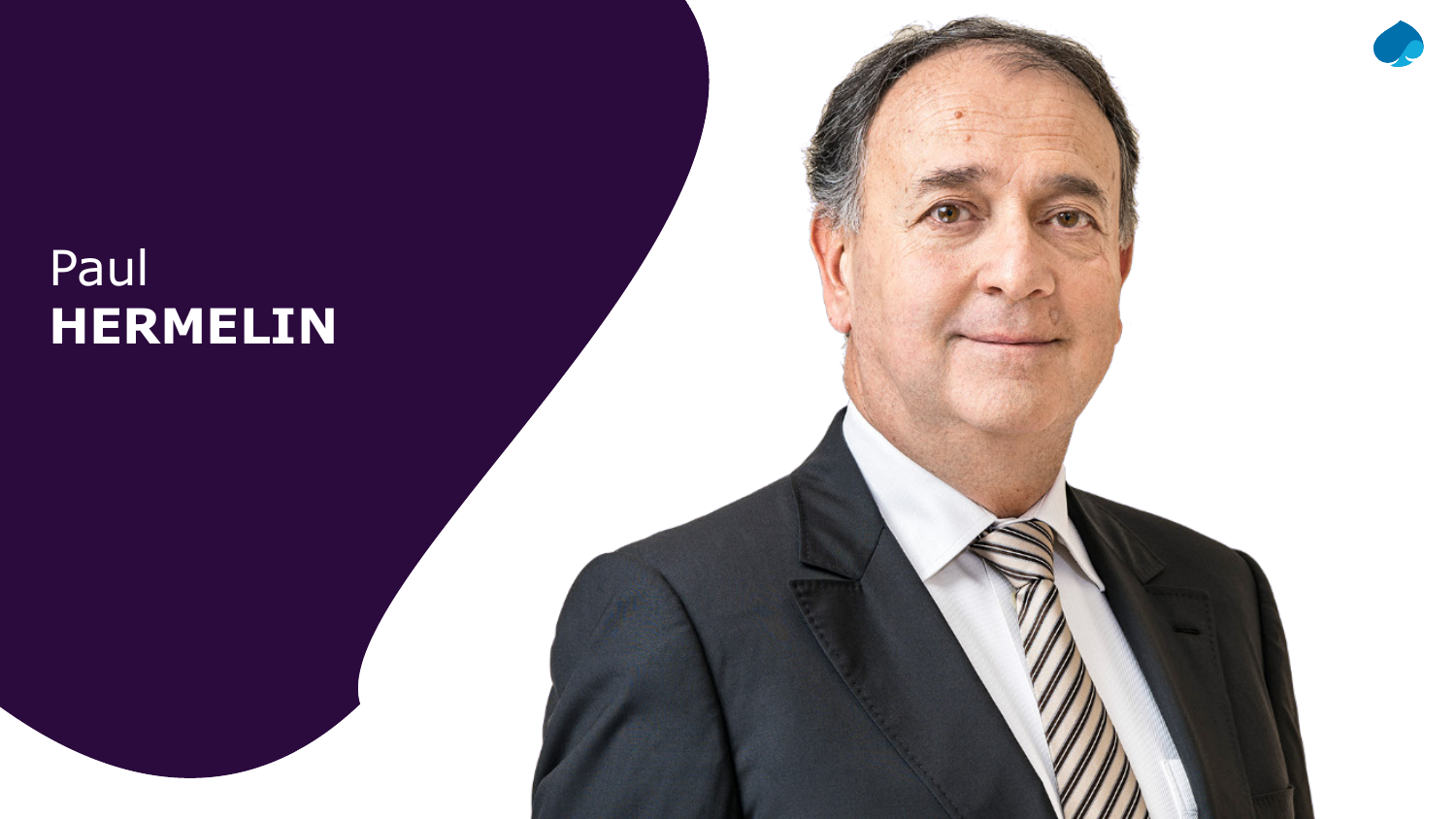### Q1 2018 highlights



#### • **€3,153m** revenues

- **+7.2%** constant currency growth
- Strong quarter in North America and Europe
- Driven by Consumer goods, Manufacturing and Financial services

• €3,195m bookings up 15.3% YoY

- Digital & Cloud growing at **+20%** YoY
- LiquidHub acquisition closed in Q1 2018. A major milestone for digital acceleration in North America

• Crossed the **200,000** people mark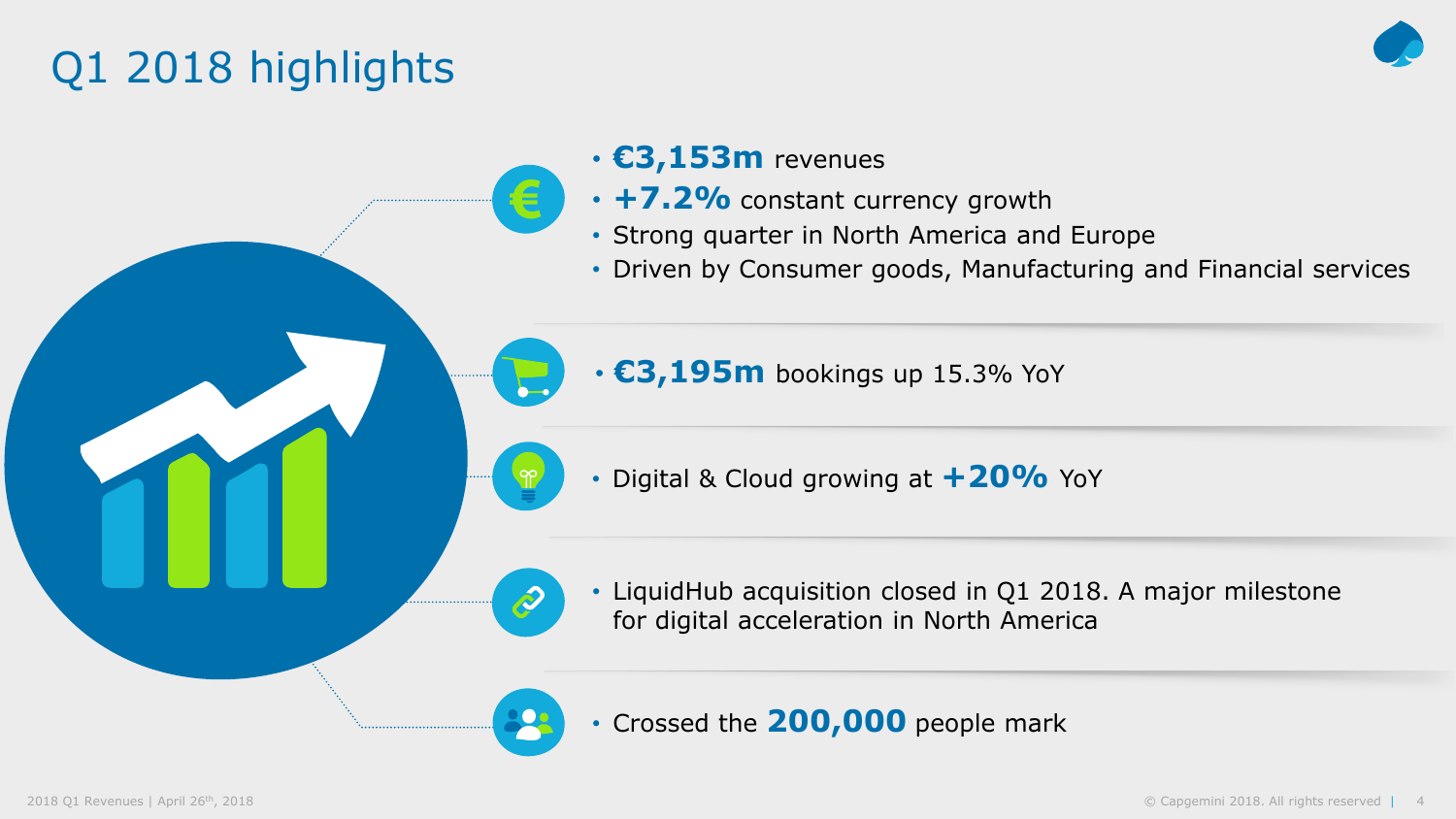### Strong start of the year across most geographies

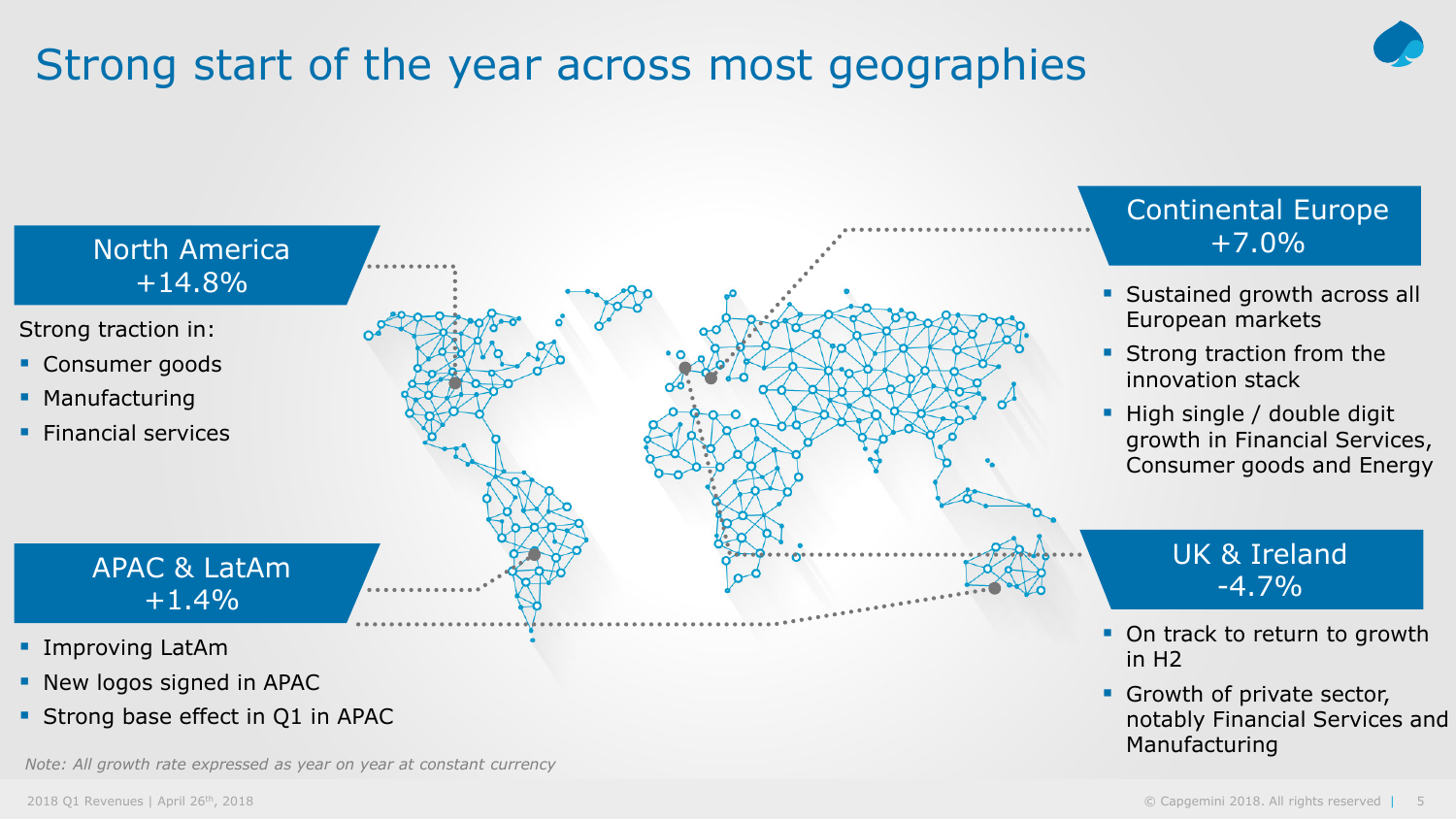### Innovation fuels growth across the whole portfolio

### **S/4 HANA**

- **Pipeline tripled year on year**
- **1/3 of the SAP pipeline**
- Automotive, Retail, transportation and Utilities



- Opportunities across sectors with a proliferation of uses cases:
	- Insurance security event analysis
	- High Tech incident management
- **Double digit efficiency gain for clients**



### **Digital manufacturing**

- **Strong dynamic in PLM in Aerospace,** Automotive, Medical and Energy
- **Good traction in industrial assets** digitalization



Rising demand across all sectors:

- **Energy Pipeline defect tracking**
- CPRD Online competition tracker
- Public sector Fraud detection
- Over 500 AI customer deployments

**C<sub>C</sub>** Automation **Automation** 

- **Front-end business digitalization** driving SFDC commerce and marketing
- **Chief Marketing Officer as key client**
- **Sell through business**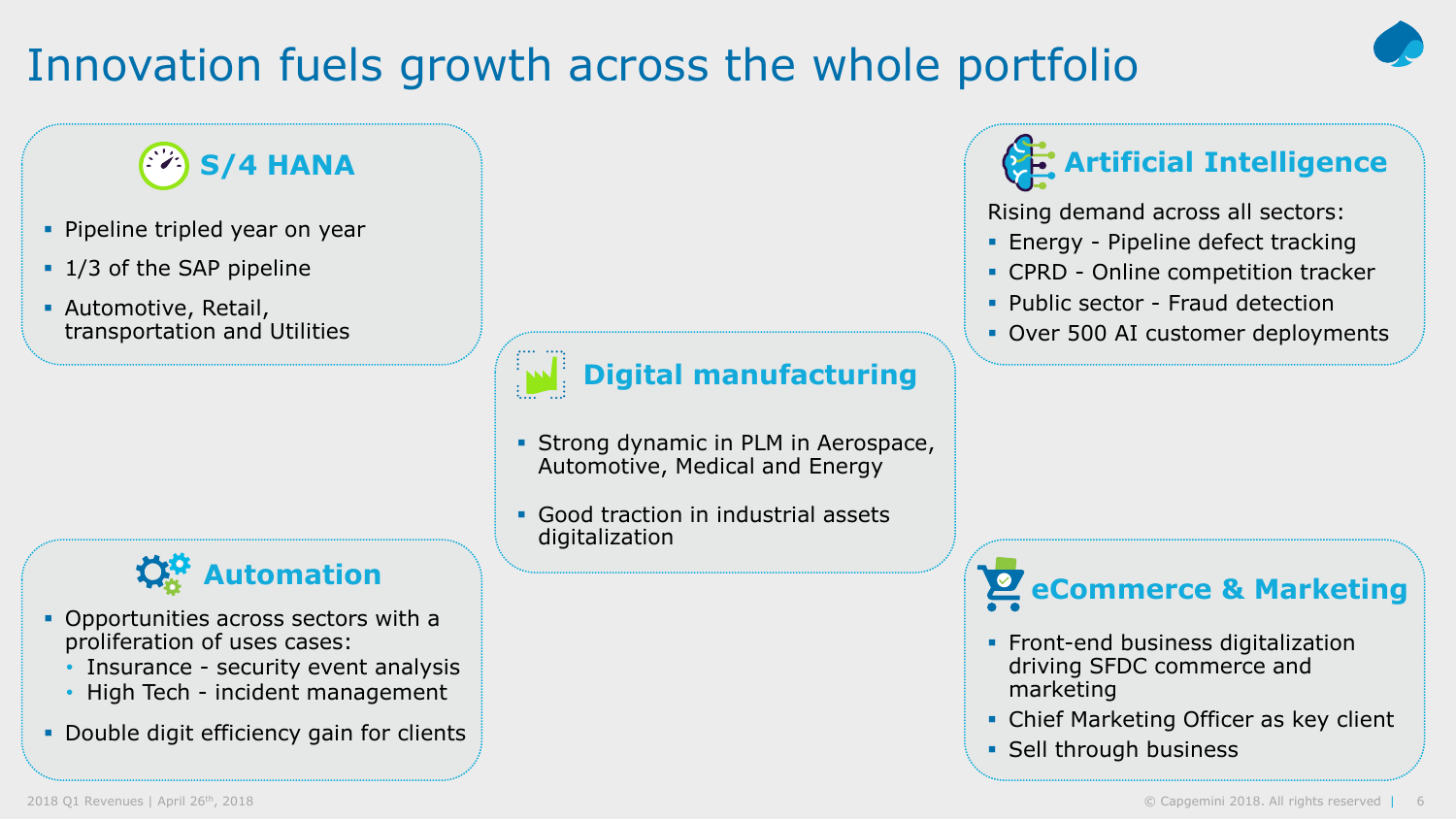### Delivering value through acquisitions







idean

- Global leader of SalesForce commerce cloud solutions
- **Synergies:** 
	- New logo: Global cosmetic company through Itelios "spearhead"
	- Cross selling: North America Gourmet food company through LyonsCG
- **Strengthened creative design and user experience** capabilities
- **Synergies:** 
	- Generated revenue leverage of 200% for the Application Services business
- **Targeting further bolt on acquisitions to create a** global "Studio" network

#### **Post acquisition synergies at work**





**Global Private Banking**



**International Energy Company**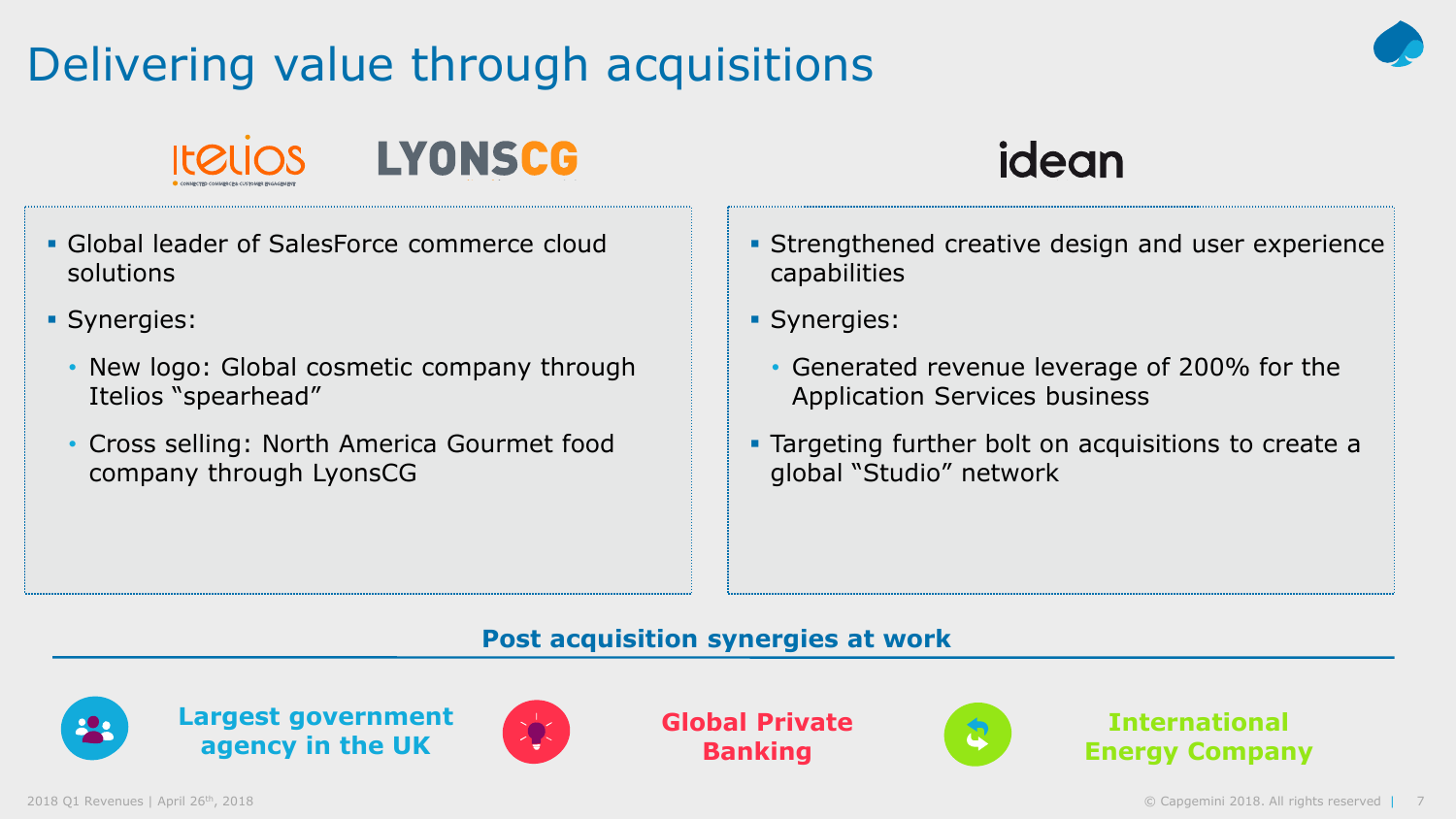### Q1 brings new logos & strong digital and cloud expansion

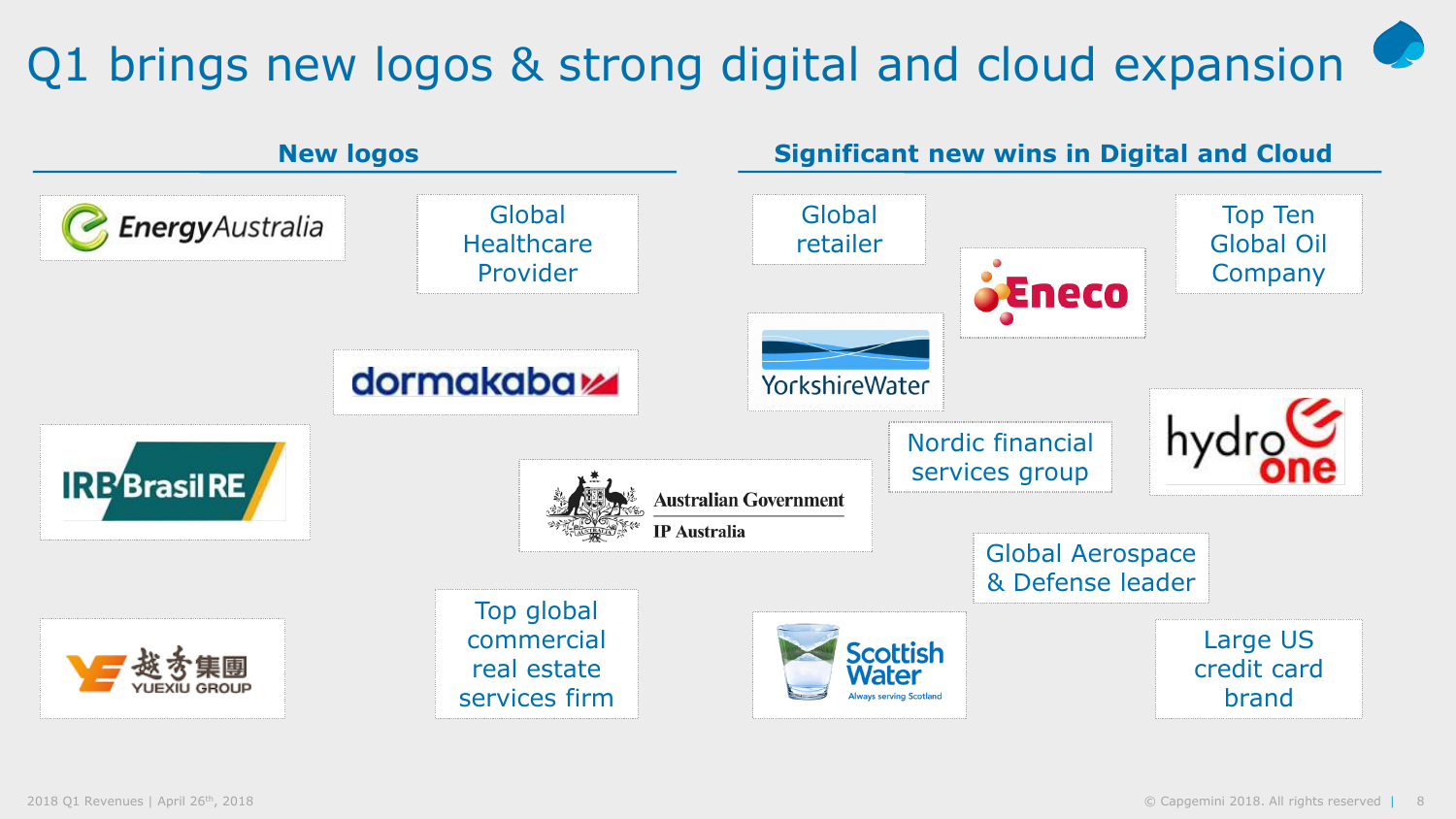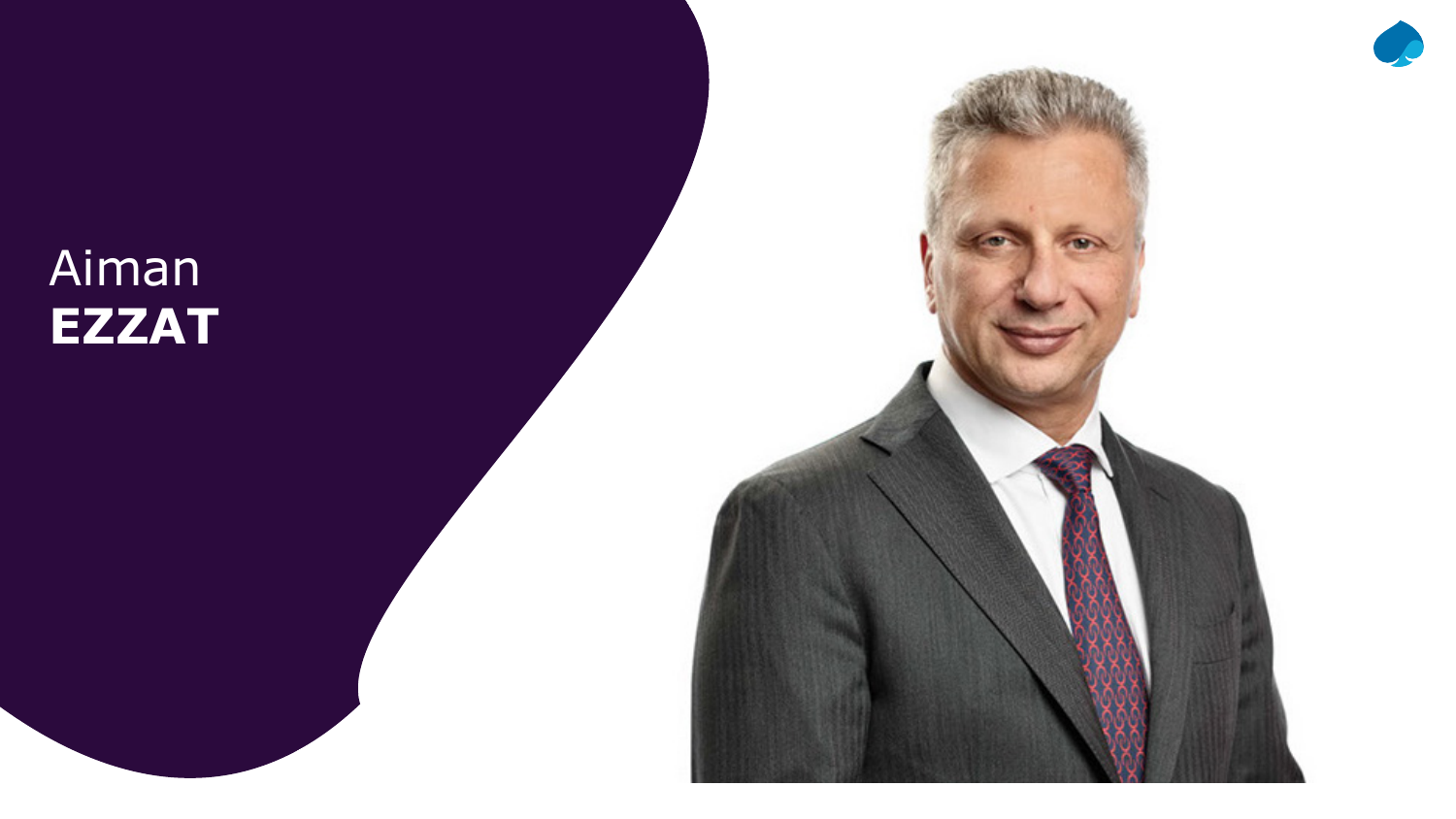### Revenues Quarterly Evolution

#### **Revenues under IFRS 15**



(a) In this presentation, 2017 revenues and revenue growth rates are restated for IFRS 15 unless otherwise stated. The reconciliation between published and IFRS 15 revenues is provided in the appendix to the press release.

#### **Constant currency growth**

**+7.2%** YoY



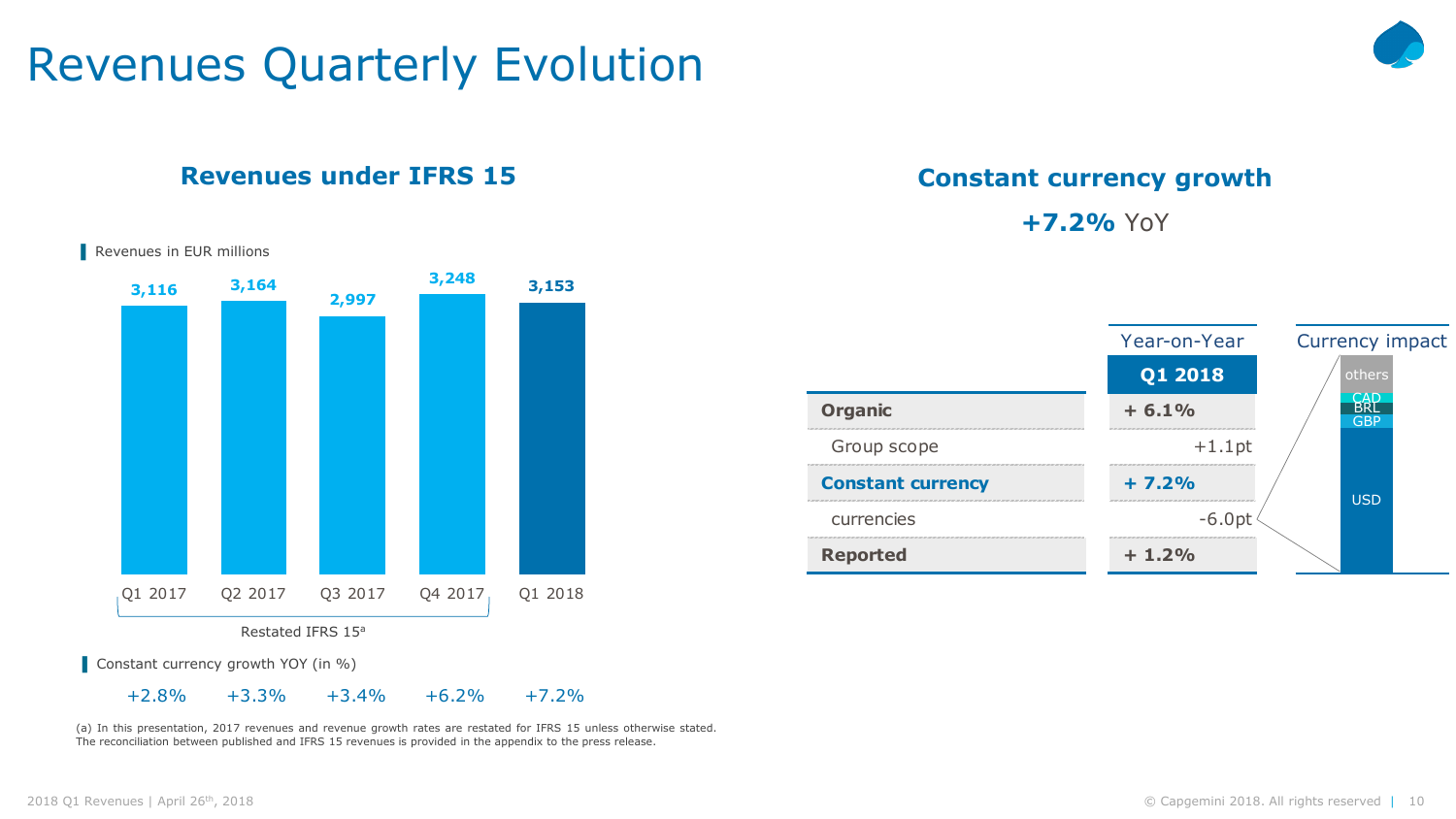### Q1 2018 Revenues by Main Geography



|                         |                 | Q1 2017 Q1 2018 |           | Q1 2018              |  |
|-------------------------|-----------------|-----------------|-----------|----------------------|--|
|                         | <b>Revenues</b> |                 |           | Year-on-Year         |  |
|                         | $(in \in m)$    | $(in \in m)$    | Reported  | Constant<br>Currency |  |
| <b>North America</b>    | 961             | 960             | $-0.1\%$  | $+14.8%$             |  |
| <b>UK &amp; Ireland</b> | 417             | 386             | $-7.3\%$  | $-4.7\%$             |  |
| <b>France</b>           | 662             | 698             | $+5.4\%$  | $+5.4%$              |  |
| <b>Rest of Europe</b>   | 831             | 888             | $+6.9%$   | $+8.3%$              |  |
| <b>APAC &amp; LATAM</b> | 245             | 221             | $-10.1\%$ | $+1.4\%$             |  |
| <b>TOTAL</b>            | 3,116           | 3,153           | $+1.2%$   | $+7.2%$              |  |

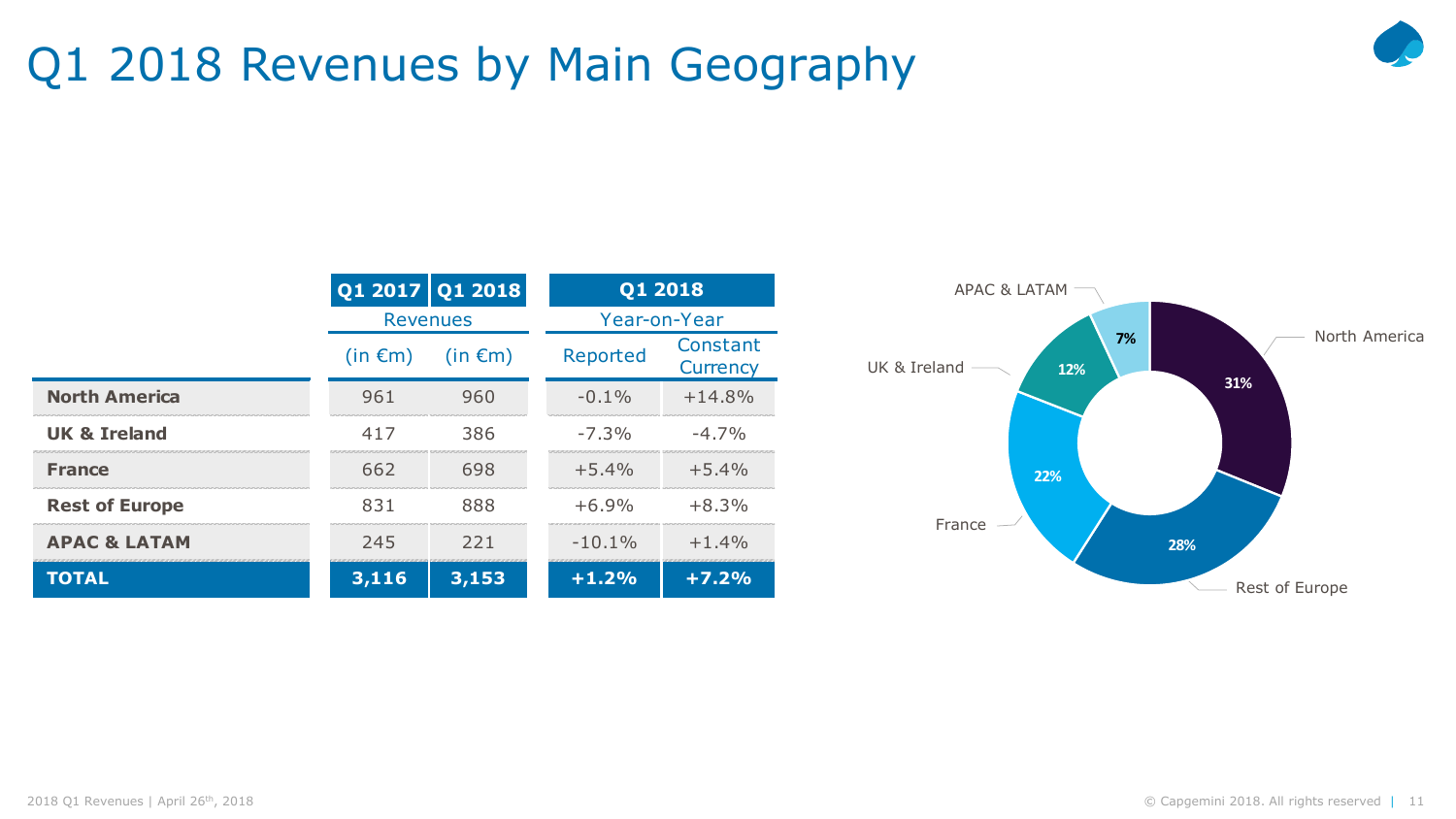### Q1 2018 Revenues by Business



|                                              | Q1 2018              |  |
|----------------------------------------------|----------------------|--|
|                                              | Year-on-Year         |  |
|                                              | Constant<br>Currency |  |
| <b>Consulting Services</b>                   | $+21.6%$             |  |
| <b>Technology &amp; Engineering Services</b> | $+4.2%$              |  |
| <b>Application Services</b>                  | $+10.4%$             |  |
| <b>Other Managed Services</b>                | $-5.0%$              |  |
| <b>TOTAL</b>                                 | $+7.2%$              |  |

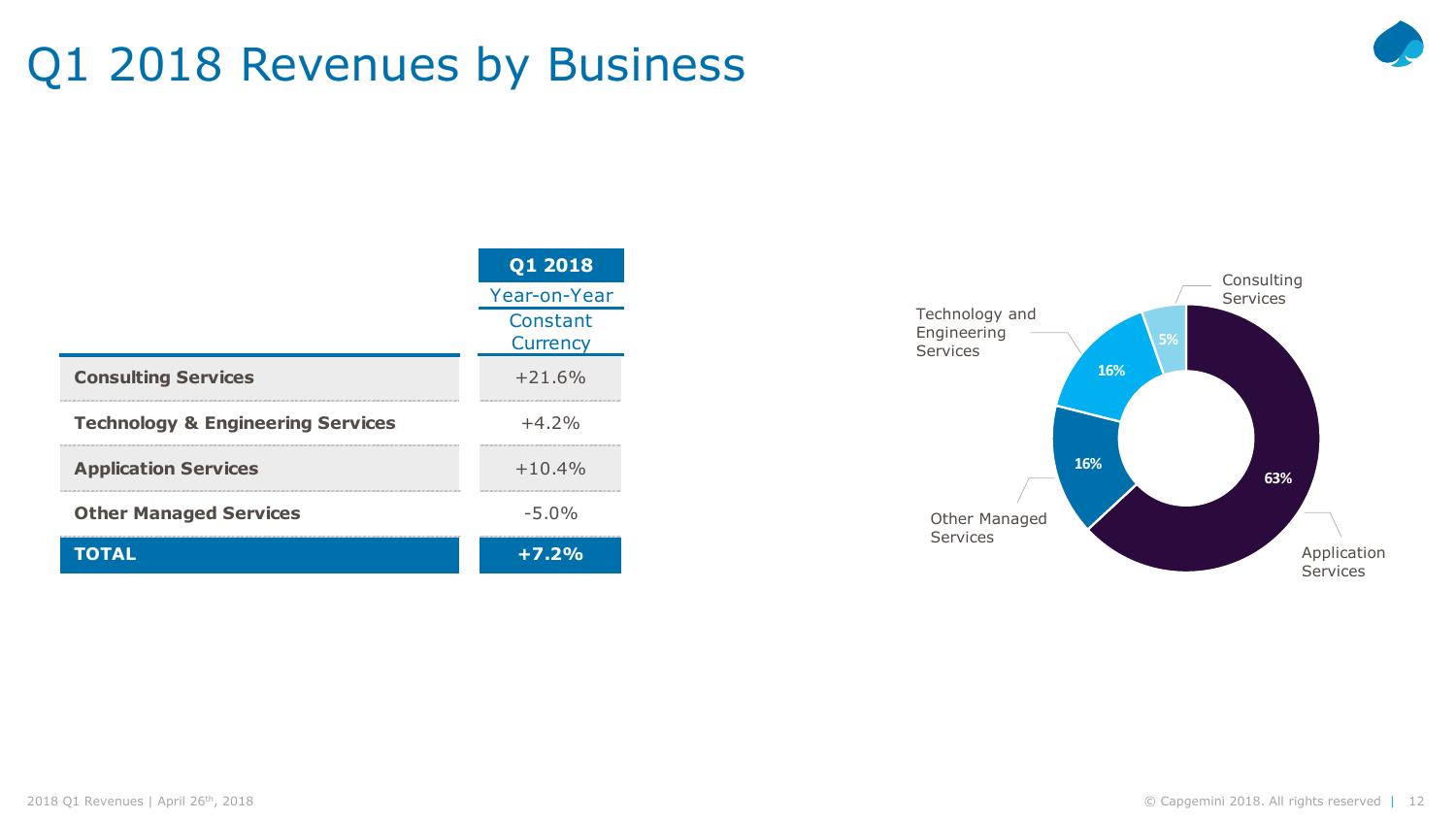### Q1 2018 Revenues by Sector



|                                                             | Constant<br>Currency |  |
|-------------------------------------------------------------|----------------------|--|
|                                                             | Year-on-Year         |  |
| <b>Financial Services</b>                                   | $+8.6%$              |  |
| <b>Energy, Utilities &amp; Chemicals</b>                    | $+3.7%$              |  |
| <b>Manufacturing</b>                                        | $+9.5%$              |  |
| <b>Consumer Product, Retail, Dist. &amp; Transportation</b> | $+18.9%$             |  |
| <b>Public Sector</b>                                        | $-2.4%$              |  |
| <b>Telecom, Media &amp; Entertainment</b>                   | $-3.9%$              |  |
| TOTAL                                                       | $+7.2%$              |  |

**Q1 2018**

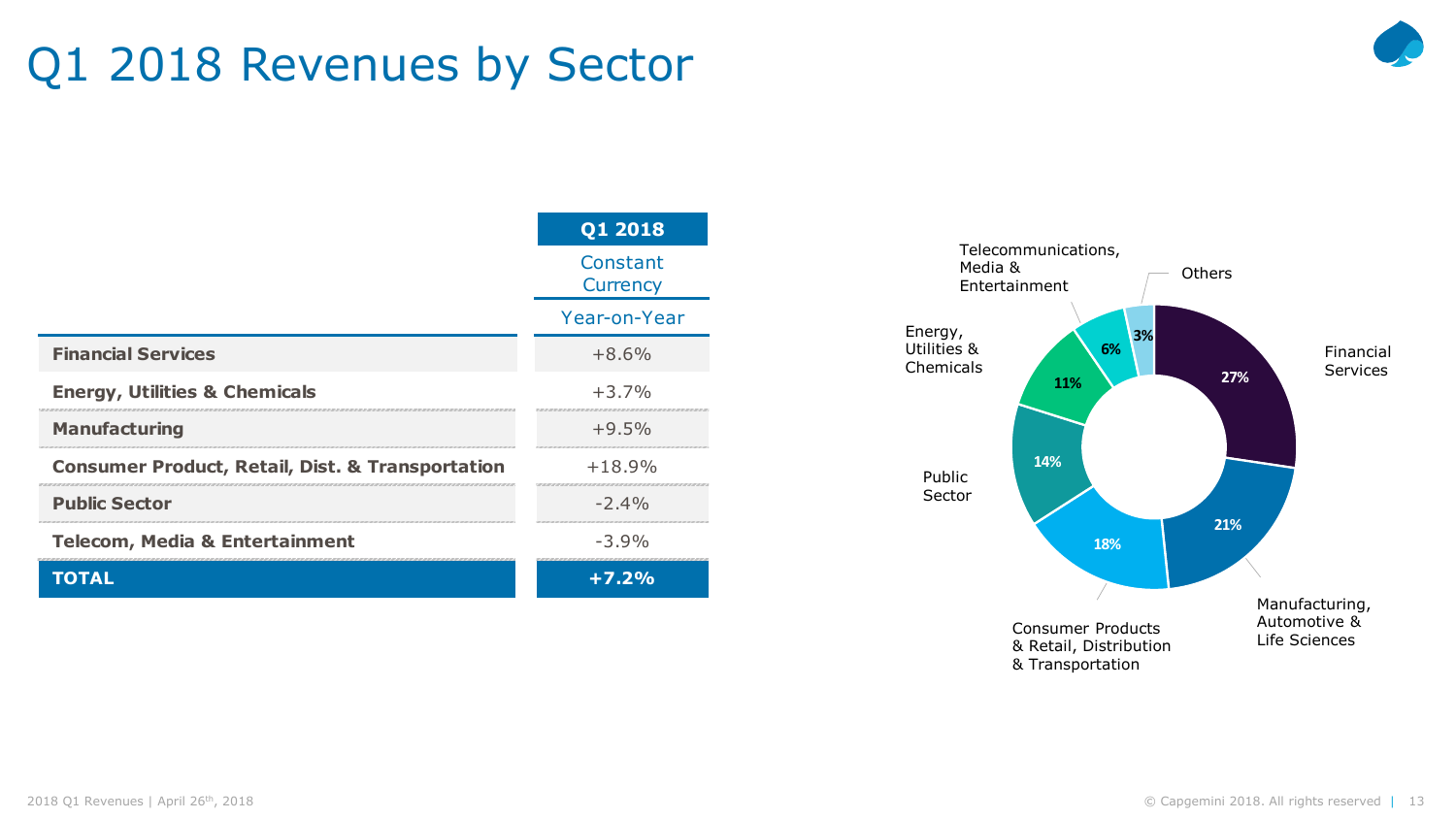### Bookings Evolution



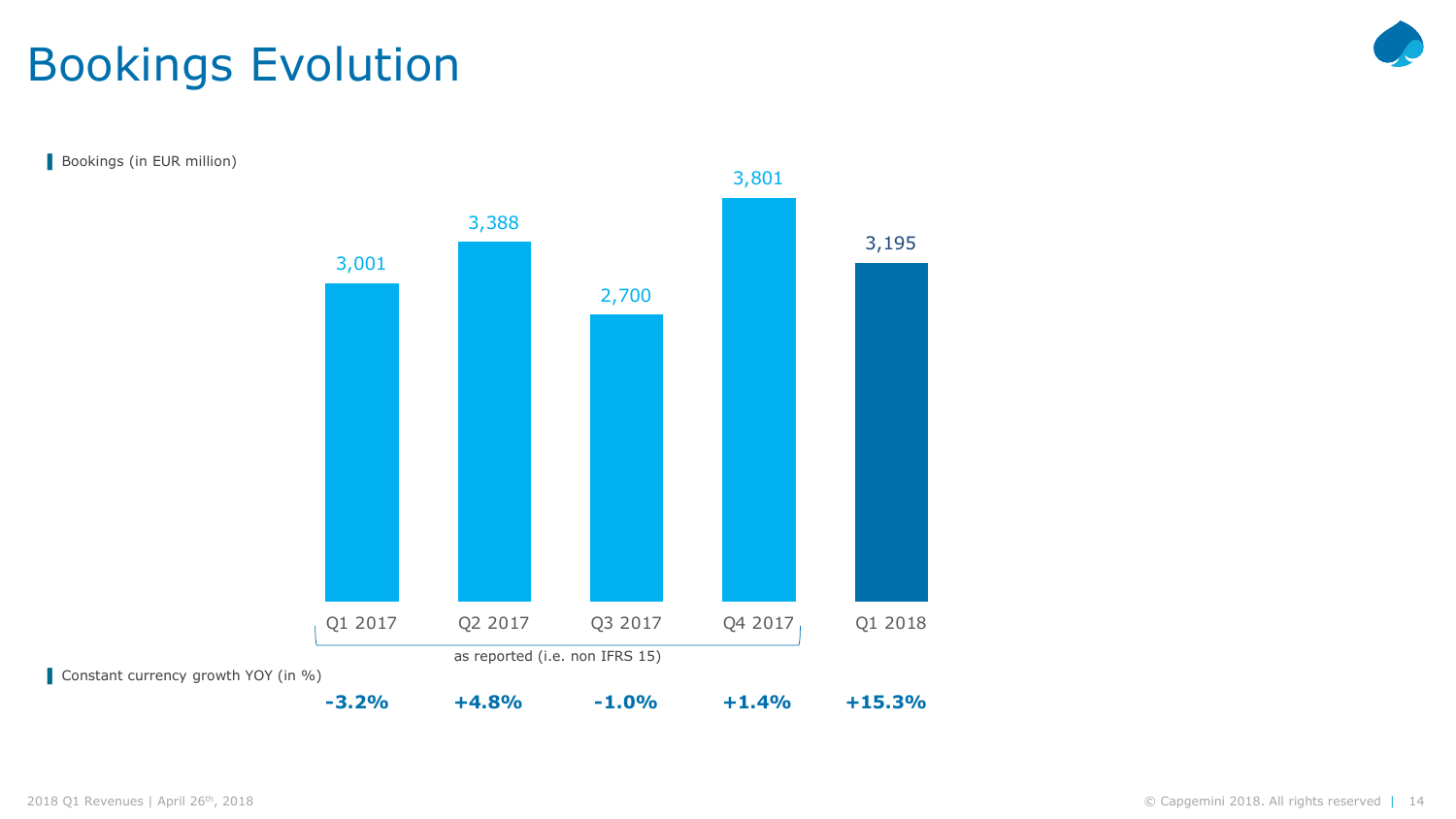### Headcount Evolution



#### **Headcount Evolution** March 2017 to March 2018

**Workforce in global production centers: +4.1%** YoY, **57% of total 195,800 195,799 200,370 203,400** Mar. 2017 Net variation offshore Net variation onshore Mar. 2018 **+4,600 +3,000 +3.9%**

| <b>Attrition</b>                           |          | Q1 2017 Q1 2018 | Year-on-Year<br>variation |
|--------------------------------------------|----------|-----------------|---------------------------|
| <b>Consulting Services</b>                 | $18.0\%$ | $19.4\%$        | $+1.4pt$                  |
| <b>Technology and Engineering Services</b> | $17.6\%$ | 18.9%           | $+1.3pt$                  |
| <b>Application Services</b>                | $14.3\%$ | $15.7\%$        | $+1.4$ pt                 |
| <b>Other Managed Services</b>              | $16.5\%$ | 20.0%           | $+3.5pt$                  |
| <b>TOTAL</b>                               | 15.3%    | 17.2%           | $+1.9pt$                  |

**Attrition**

Q1 2018 vs. Q1 2017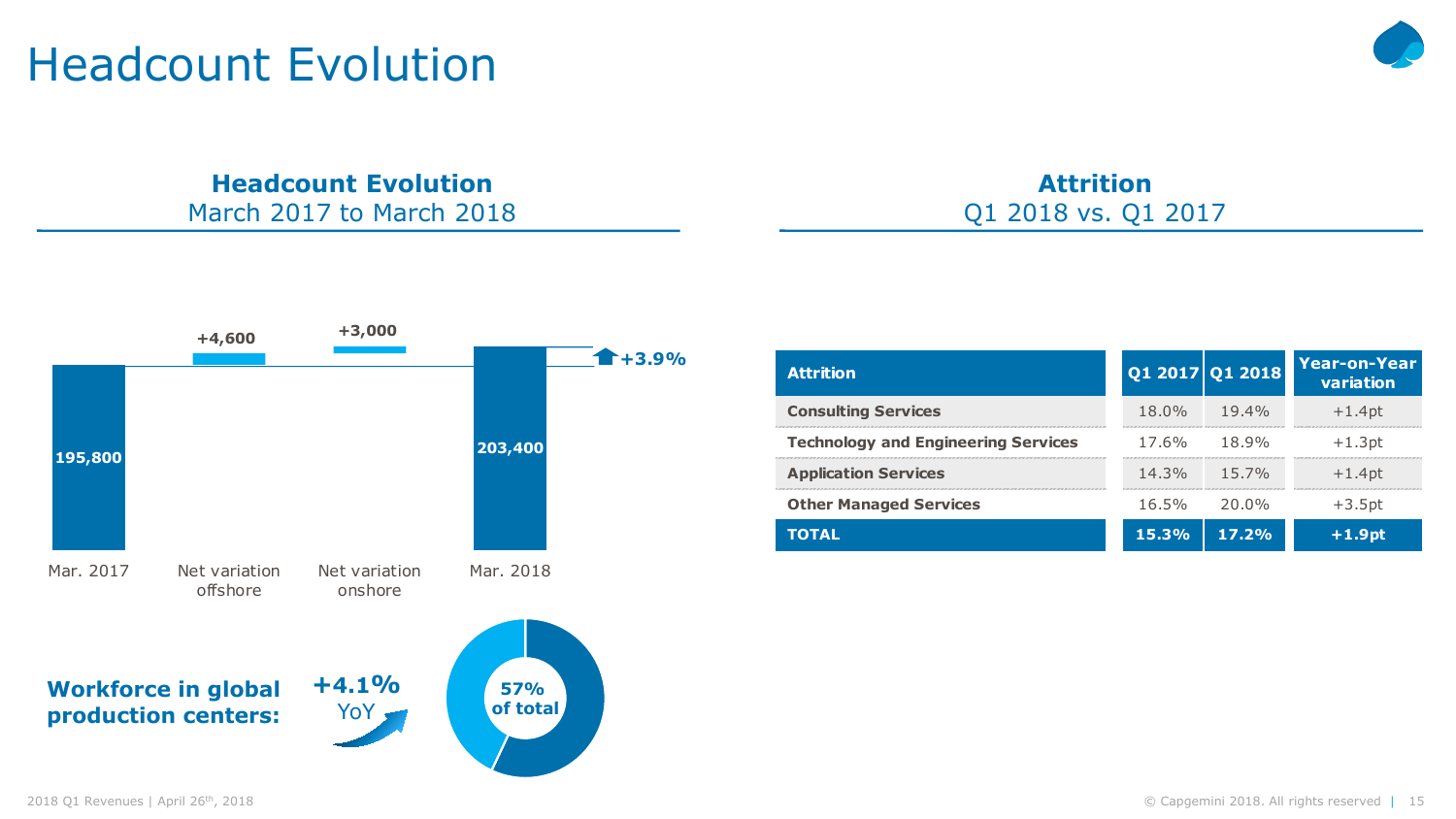### Appendix

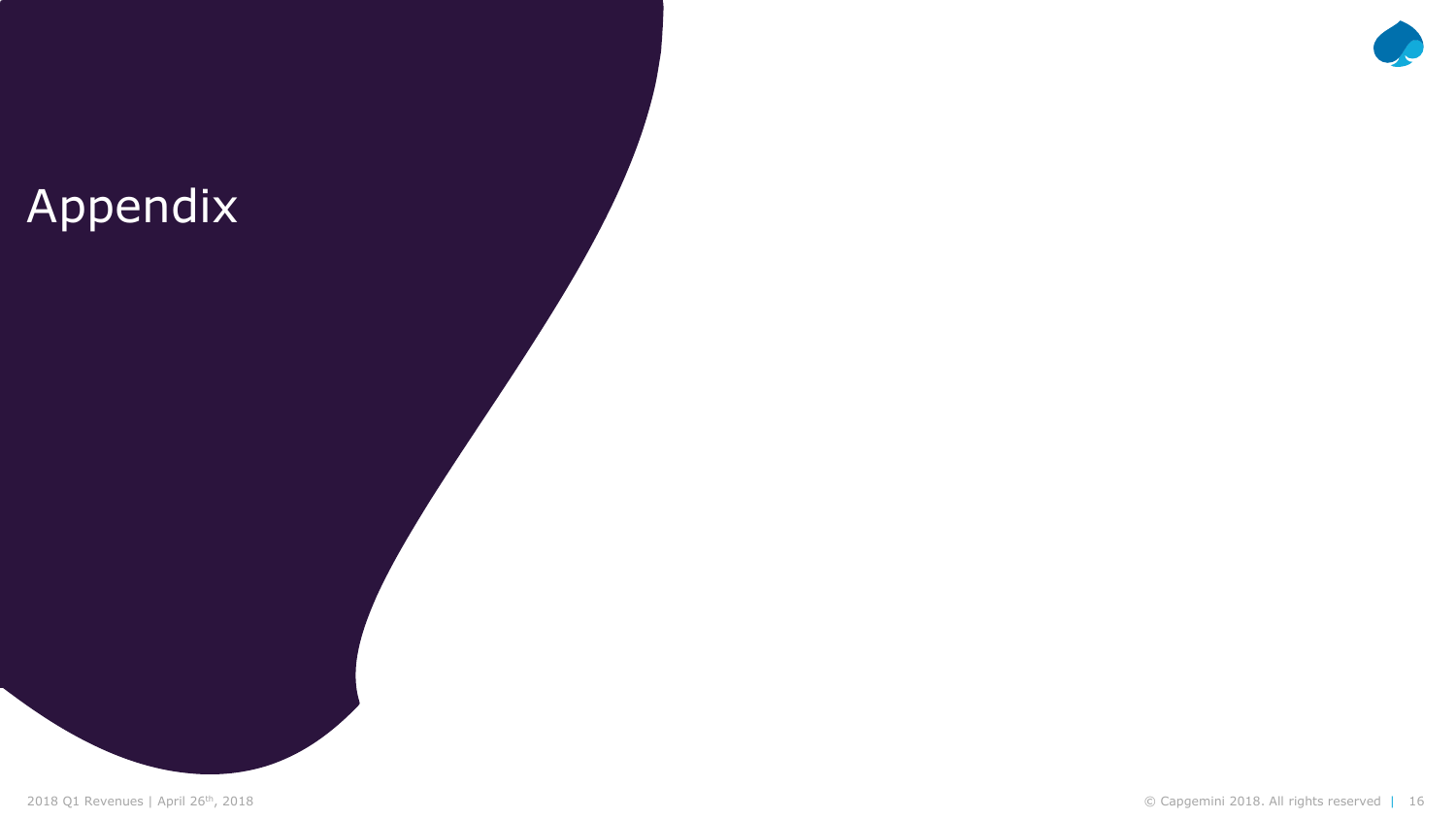### Non-GAAP measures



**Organic growth**, or like-for-like growth, in revenues is the growth rate calculated at constant Group scope and exchange rates. The Group scope and exchange rates used are those for the published fiscal year. Exchange rates for the published fiscal year are also used to calculate **growth at constant exchange rates**.

**Operating margin** is one of the Group's key performance indicators. It is equal to revenues less operating expenses. It is calculated before "Other operating income and expenses" which include amortization of intangible assets recognized in business combinations, the charge resulting from the deferred recognition of the fair value of shares granted to employees (including social security contributions and employer contributions), and non-recurring revenues and expenses, notably impairment of goodwill, negative goodwill, capital gains or losses on disposals of consolidated companies or businesses, restructuring costs incurred under a detailed formal plan approved by the Group's management, the cost of acquiring and integrating companies acquired by the Group, including earn-outs comprising conditions of presence, and the effects of curtailments, settlements and transfers of defined benefit pension plans.

**Organic free cash flow** is calculated based on items in the Statement of Cash Flows and is equal to cash flow from operations less acquisitions of property, plant, equipment and intangible assets (net of disposals) and adjusted for flows relating to the net interest cost.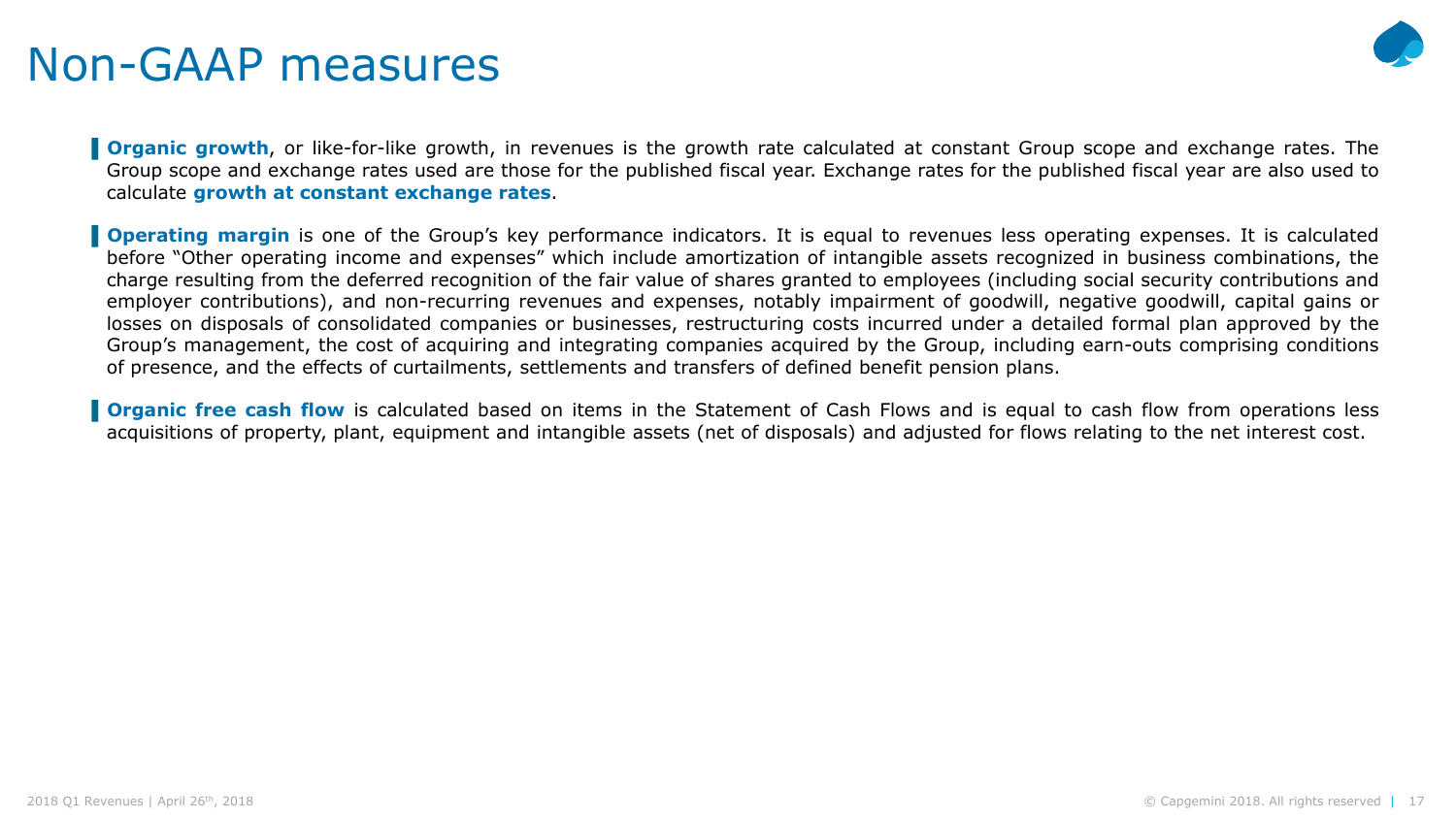**Technology & Engineering** 

# Utilization Rates